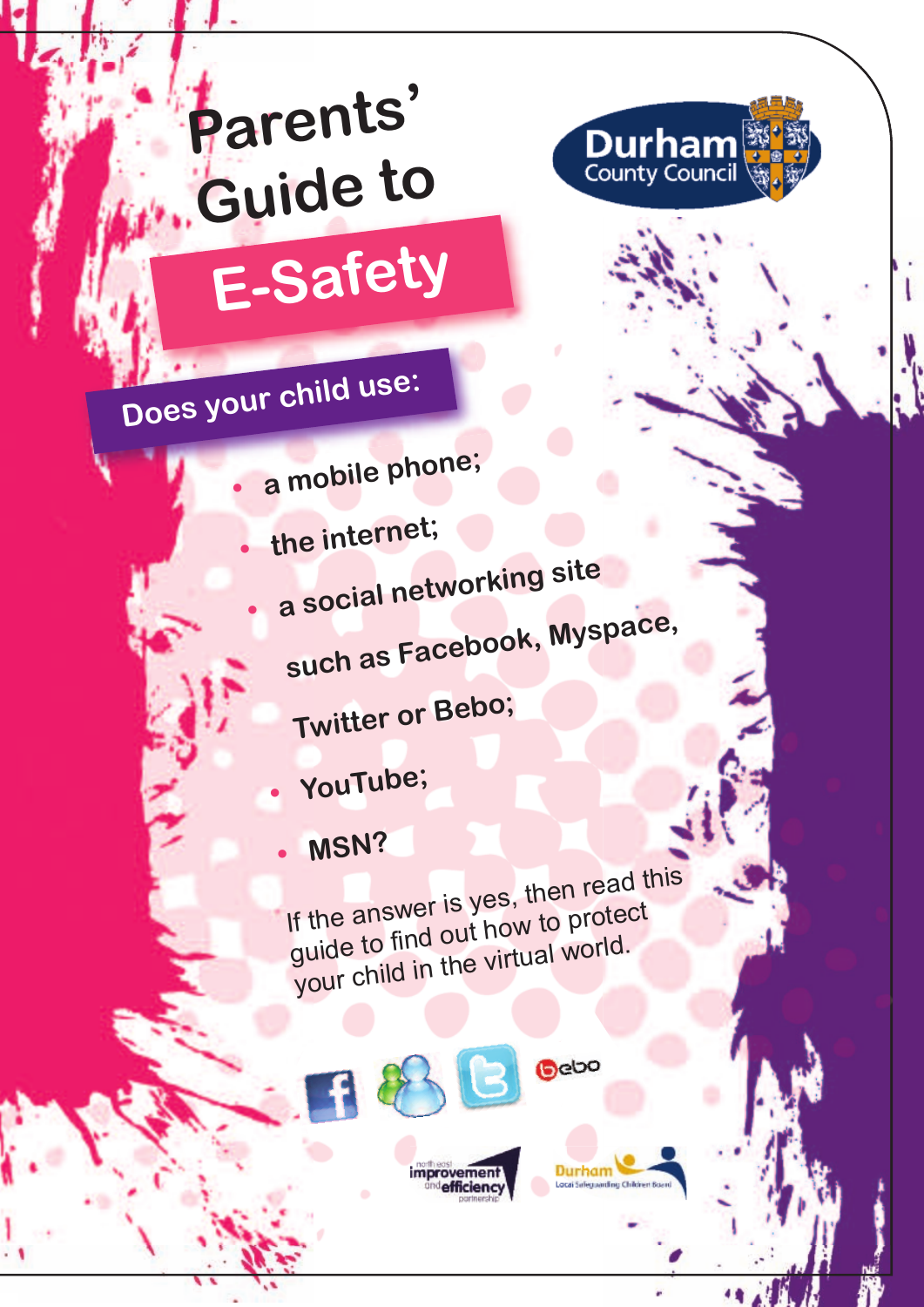### **Introduction**

The internet is such an integral part of children's lives these days.

It opens up so many educational and social opportunities, giving them access to, quite literally, a world of information and experiences. Whether on a computer at school, a laptop at home, a games console

or mobile phone, children and young people are increasingly accessing the internet whenever they can and wherever they are.

As you would protect your child in the real world, you will want to make sure that they are safe whatever they are doing. If your child understands the risks and can make sensible and informed choices online, they can get the most from the internet and stay safe whilst doing so - particularly from those people who might seek them out to harm them.

So, how can you protect your child online? The answer is simple. If you understand the internet and understand what the risks are, there are a number of things you can do that will

make your child safer online. According to Ofcom 7 out of 10 young people aged between 12 and 15 years old in the UK have a social network profile. A large percentage of years old in the UK have a social network profile. these access these sites through their mobile phone rather than a

computer.

This has changed the way that children and young people communicate with their friends and family.

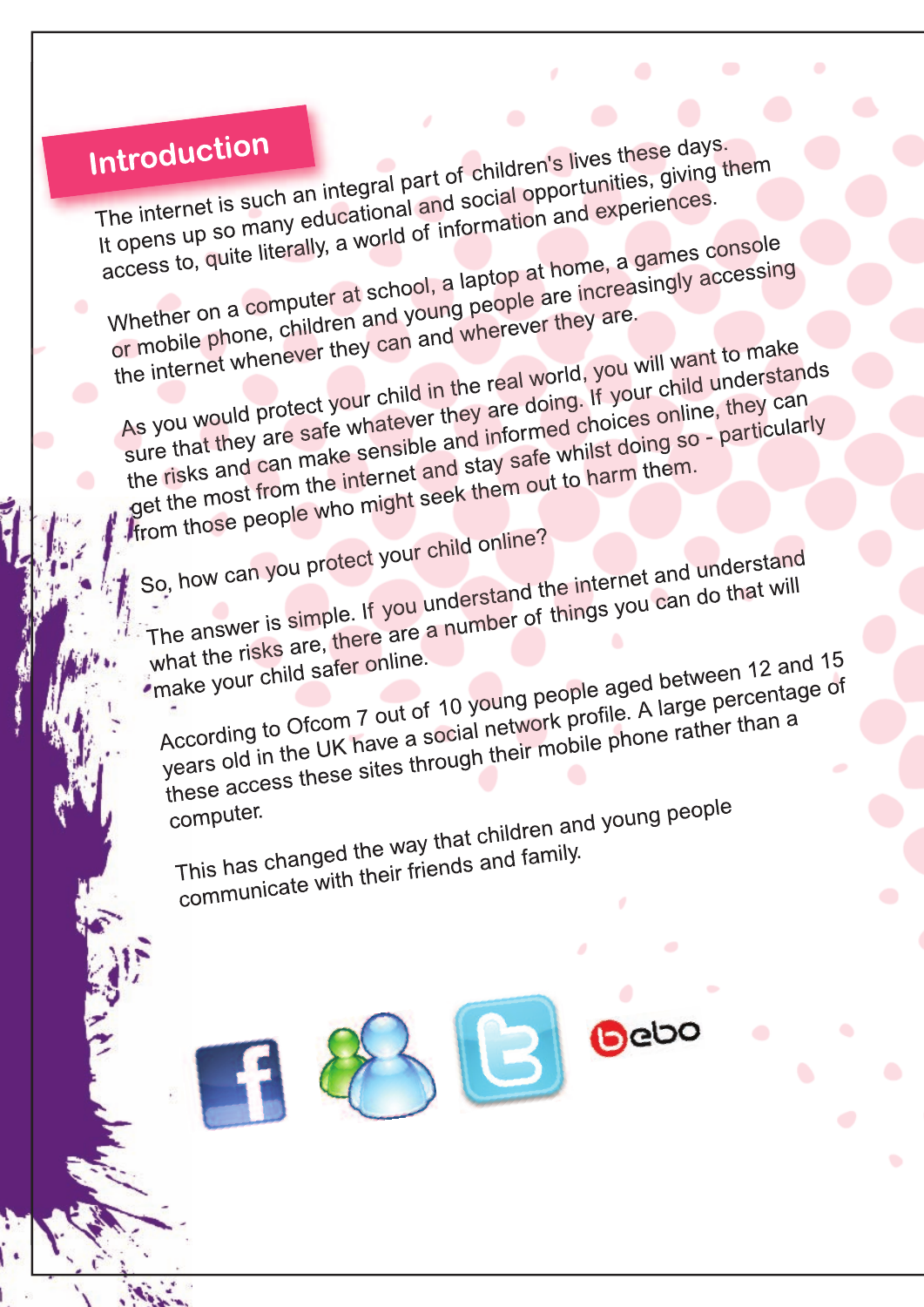## **What do <sup>I</sup> need to know about it?**

On the whole, young people have <sup>a</sup> very positive experience surfing the web or chatting with their online friends; however, as a parent or guardian there are some potential risks you should be aware of:

- cyberbullying;
- downloading and copyright;
- 
- 
- excessive use of technology;<br>• identity theft; • identity theft;<br>• inappropriate and harmful content;
- illegal content; and
- 
- grooming.

# **Encourage kids to report inappropriate behaviour**

If your child is experiencing problems or is being cyberbullied encourage them to come to you for help. If they are uncomfortable speaking with you, tell them to speak with a trusted adult - an aunt, uncle, teacher, or older sibling - to lend an ear. Be sure your child knows how to report abuse or inappropriate behaviour to social networking sites. With Facebook, for example, they can report abuse by clicking the report link. Other social network sites also have

reporting mechanisms.

### **What to talk to your child about?**

- 
- Make sure your child knows how to change their privacy settings. which was a set of bully you online, encourage your child to speak<br>bon't allow anyone to bully you online, using a mobile phone, gaming<br>to an adult or teacher.
- borreance.<br>to an adult or teacher. Finance Sullow anyone to builty you.<br>
to an adult or teacher.<br>
Not to spend too much time online, using a mobile phone, gaming.
- console etc.

 $\bullet$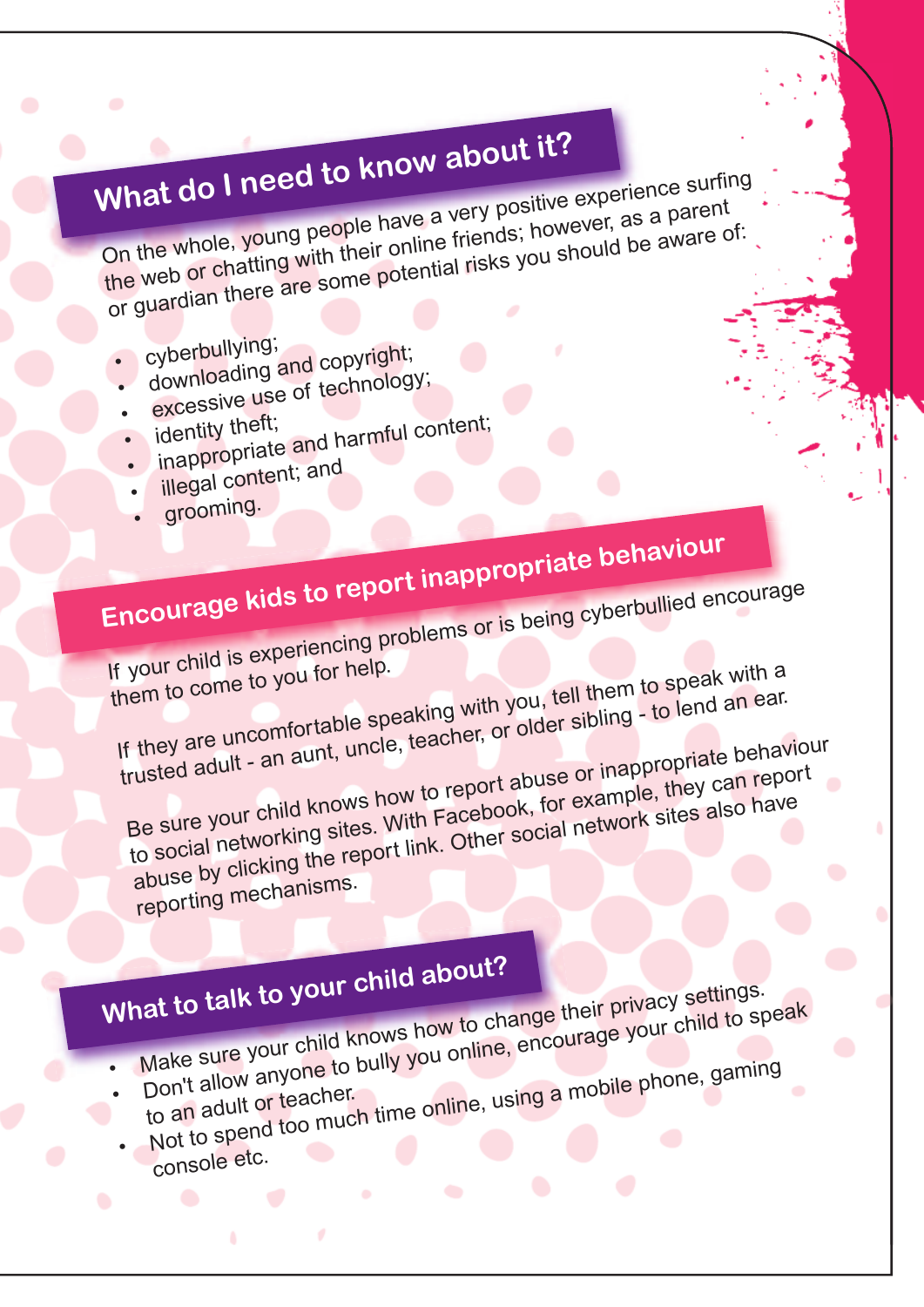### **What can <sup>I</sup> do as <sup>a</sup> parent?**

Good communication between <sup>a</sup> parent and child is critical: Check the privacy policy of your child's internet, mobile, social networking and games providers so that you understand what kind of information they collect and what they use it for.<br>Encourage your child to only share their personal if people or companies they know. Encourage your child to only share their personal information with Encourage your child to driv she.<br>
Encourage your child to driv know.<br>
people or companies they use a nickname (not their real name) on websites,<br>
Suggest that they use a nickname (not their real name) on websites, Suggest that they use a their forums.<br>
Suggest that rooms and other online forums.<br>
thelp them to set up strong passwords (a combination of letters,<br>
Help them to set up strong passwords (a combination of letters, numbers and symbols) and explain why they shouldn't share them<br>with anyone. numbers and the a PIN lock on their mobile.<br>With anyone.<br>Make sure they use a PIN lock on the inter Discuss the fact that not everyone on the internet is who they say<br>they are. they are the internet and mobile services they are. Discuss the fact that the view of register for websites,<br>Explain how information they use to register for websites,<br>Explain how information they use the ition (e.g. to send mark competitions, downloads and other internet and mobile services could be used by the companies in question (e.g. to send marketing emails). Advise your child to get permission from friends and family before taking photos or videos of them and to check that they're happy for the images to be published - not everyone wants to be famous. Make sure you have up-to-date anti-virus and anti-spyware software<br>on your child's computer and make the most of built-in tools like<br>pop-up blockers and spam filters. on your child's computer and make the most of built-in tools like man bour child's computer and there.<br>
pop-up blockers and spam filters.<br>
Teach them the risks and dangers of sharing passwords, phone<br>
Teach them Lizesses and other personal information. numbers, addresses and other persona<sup>l</sup> information. Consider where you place your computer, keep an eye on what umbers, where you place you of the controls.<br>Sonsider where you place your computer security software with parental controls.<br>Be sure you have computer security software with parental controls.

- Consider which looking at.<br>your child is looking at. Not to spend too much time online, using a mobile phone,<br>gaming console etc.<br>Encourage other activities and sports.
- Not to be console etc.<br>
gaming console etc.<br>
Encourage other activities and sports.<br>
Encourage other activities and sports, encourage them to have.<br>
Ask about your child's online friends on social networking sites.
	-
	- their "real" friends as their friends on socia<sup>l</sup> networking sites. If your child has an online profile ask if you or a close relative
	- can be an online friend (to help and support them).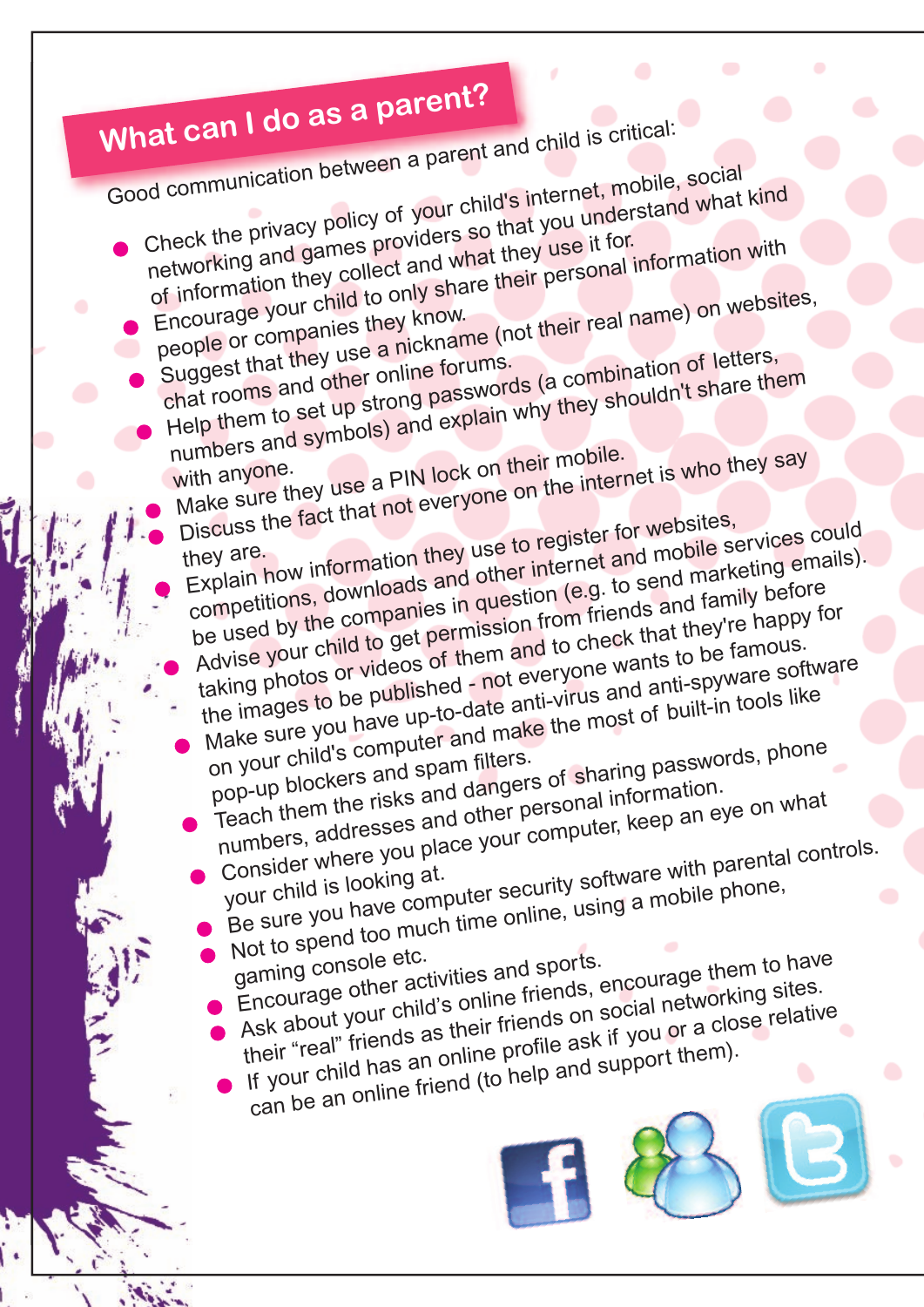## **Parents <sup>A</sup> to <sup>Z</sup> guide technology**

**Apps:** An abbreviation for application. An app is <sup>a</sup> piece of software. It can run on your computer, or phone or other electronic device. **Bebo -** <sup>A</sup> popular socia<sup>l</sup> network site that combines community, self

expression and entertainment. Bebo allows users to express their individuality through their own customised profile, play games and keep in touch with friends.

www.bebo.co<sup>m</sup>

**Blog:** Short for web log, this is an online journal that users<br>update. update.<br> **Cyberbully:** A cyberbully is like the traditional playground bully,<br> **Cyberbully:** A cyberbully is like the traditional place online. Haras but the harassment of his/her victims takes place online. Harassment can include teasing another person, posting rumours/lies about someone, or publishing unwanted pictures of the targeted person in public forums such as social networking profiles, message boards, chat rooms etc.

**Facebook:** <sup>A</sup> popular and rapidly growing socia<sup>l</sup> networking site based on circles of networks. A person selects a network, such as a school or geographic location, and can then make friends with others in that

network. www.facebook.com

**Flickr:** Online photo management and sharing application.<br>www.flickr.com

www.flickr.com<br> **Friending:** "Friending" describes the act of making friends online<br> **Friending:** "Friending" describes the act of making friends online throug<sup>h</sup> sites such as Bebo, Myspace and Facebook.

**Google:** <sup>A</sup> company which is best known for its internet search engine. The term "Googling" means that a person is doing an internet search using www.google.co.uk. People often "Google" others in an attempt to find out more information about them. www.google.co.uk **Hotspots:** <sup>A</sup> term used to describe locations where there is <sup>a</sup> Wi-Fi or wireless connection available. People can connect to the internet

from their wireless internet devices (laptops, personal digital assistant (PDAs), mobile phones) from this area.

 $\bullet$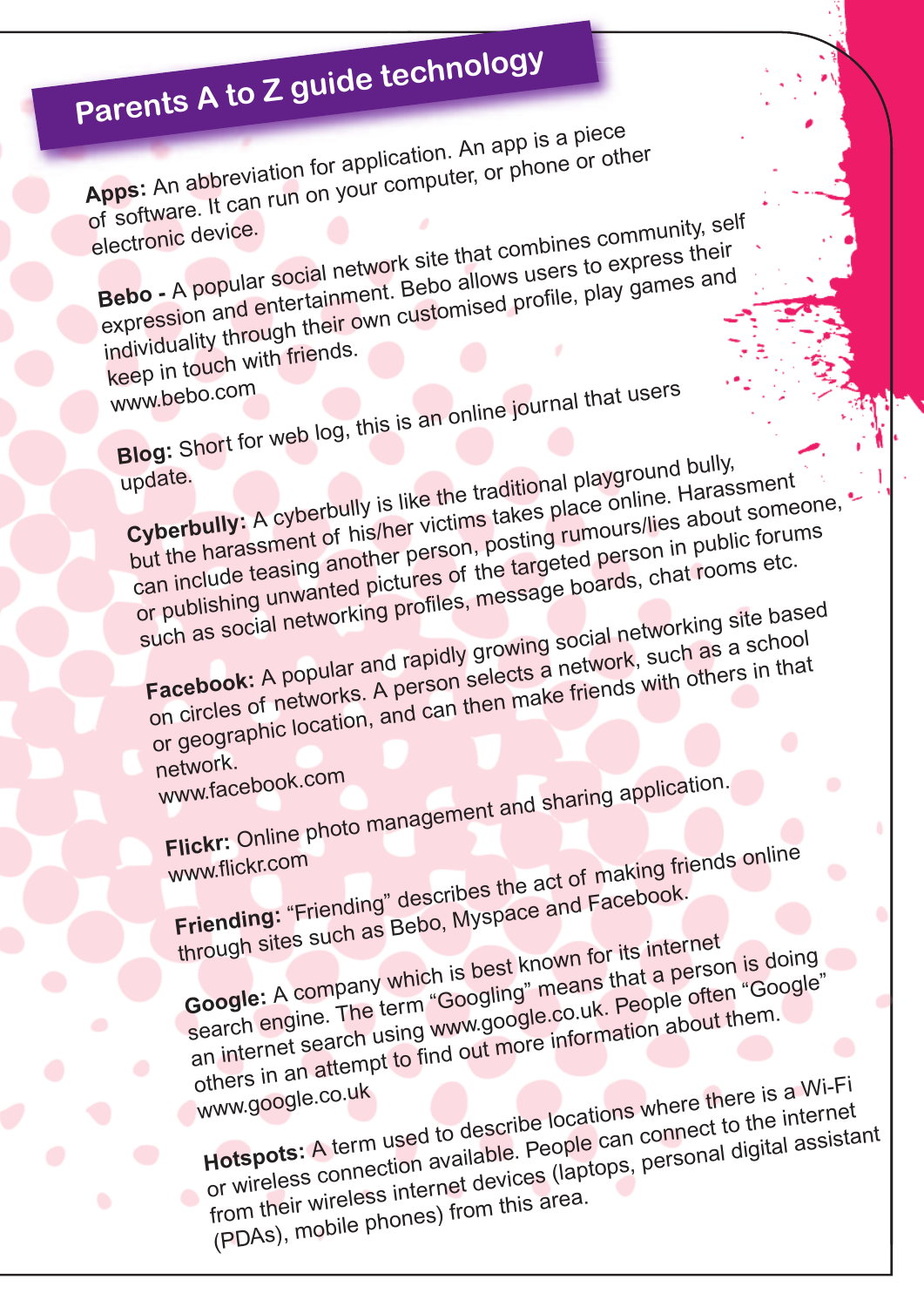**Instant Messaging:** Also known as AIM and IM'ing. Instant messaging Instant Messenger™<br>is communicating using a program, such as AOL Instant Messenger™ or MSN, which allows you to communicate via text in real time. It's like a<br>phone conversation conducted with your fingertips. Some mobile phone<br>also support instant messaging. phone conversation conducted with your fingertips. Some mobile phones

phone conversation<br>also support instant messaging.<br>**Myspace:** A popular social networking site offering an interactive way for<br>**Myspace:** A popular social networking site offering user profiles, posting<br>myspace: A popular people to connect with each other by creating user profiles, posting pictures, sharing music, and blogging. People can easily create their online profile and then share their page with others through friending.

www.myspace.com

**Podcast/vodcast:** Downloadable items that can be listened to via your computer and/or portable music player. Podcasts usually contain<br>only audio while a vodcast contains audio and video. An example of a<br>popular vodcasting site is YouTube. only audio while a vodcast contains audio and video. An example of a

popular vodcasting site is YouTube.<br>Profile: Sometimes referred to as a "page", a profile is a user-created<br>**Profile:** Sometimes referred to as a "page", a profile is a user-created web page that enables the user to enter information about him/herself

that they want to share online.

**Skype:** <sup>A</sup> software application that allows users to make voice and video calls and chat over the internet. Calls to other users within the Skype service are free, while calls to both traditional landline telephones and mobile phones are chargeable.

www.skype.com

**Smartphone:** <sup>A</sup> mobile phone that offers more advanced computing ability and connectivity, example a Blackberry or iPhone.

**Socia<sup>l</sup> Network:** Internet socia<sup>l</sup> networks focus on building online communities with like-minded people. They allow people to communicate and share information on a wide scale, and to find others who share similar interests. People share information by creating a user profile and then updating their profiles with status alerts, pictures, and other items<br>then updating their profiles with status alerts, pictures, and other items

of interest to them, e.g. Facebook, Bebo and Myspace. **Spotify:** An online music provider where registered users can listen to

free music which is supported by audio and/or visual advertising. Users can also choose to pay for the Spotify service and access ad-free music

as well as other benefits.

www.spotify.com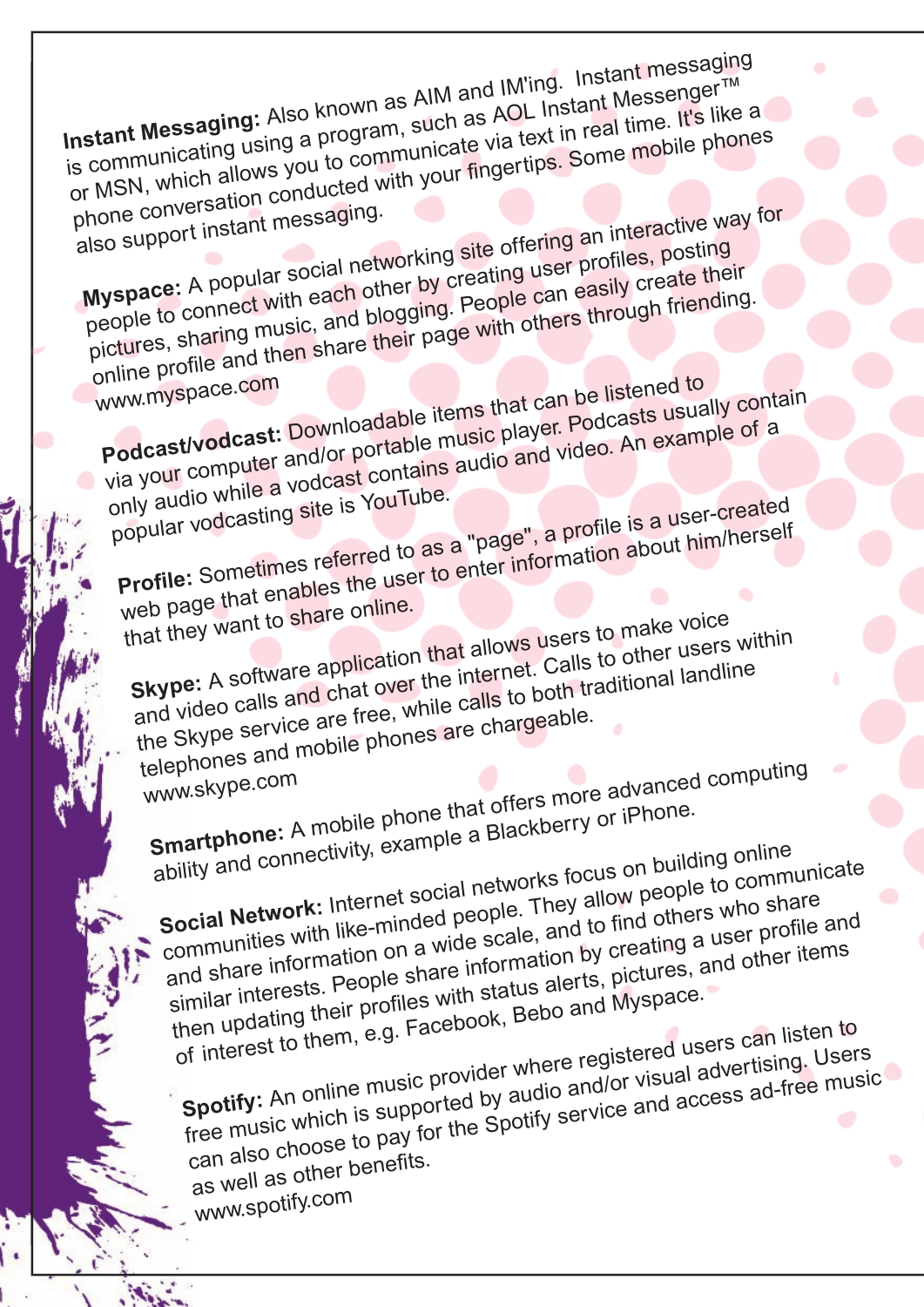**Spyware:** <sup>A</sup> software downloaded onto <sup>a</sup> computer without the user's consent or knowledge that can monitor and track a user's behaviour. It can consent or knowledge that can monitor collect information about web sites visited, and interfere with computer activity by redirecting to other web sites, install other software, and slow connection speeds. Installing and regularly running programs such as anti-spyware or anti-virus software can help direct and eliminate spyware on your computer. Tablet: A tablet PC is a wireless, portable personal computer with a touch screen. Usually a tablet is smaller than a notebook computer but larger than a smartphone, examples include the iPad. **Tagging:** <sup>A</sup> label assigned to content on the internet in order to find it throug<sup>h</sup> searches more easily. Users on social networking sites such as Facebook can tag pictures with the name of the person in the picture so that others can find and view pictures of that person more easily. **Texting:** Also known as SMS (text message) or MMS (multimedia message). Texting is sending a message via a mobile phone that is typed out instead of spoken. A MMS message includes multimedia content such as a picture or video and may also include <sup>a</sup> text message. **Twitter:** Sometimes also called <sup>a</sup> "tweet". Tweets are live updates from <sup>a</sup> person sent via the web, SMS, or IM using the social network www.twitter.com allowing users to keep their friends posted on what they are doing at that moment. **Virus:** <sup>A</sup> computer virus is malevolent software designed to copy itself www.twitter.com and spread to other computers without the user's knowledge. **Wiki:** <sup>A</sup> website where users can add, remove, and edit pages using <sup>a</sup> web browser, e.g. Wikipedia the online free encyclopedia. **Wireless Connection** (or just wireless)**:** <sup>A</sup> connection that can be made www.wikipedia.com to the internet without the need for a cable or wire to be connected from the access point to the computer. **Wi-Fi:** Short for "Wireless Fidelity". <sup>A</sup> Wi-Fi enabled device such as <sup>a</sup> laptop or a mobile phone can easily connect to the internet when it detects that a wireless network is available. Wi-Fi hotspots make it convenient for owners of such devices to connect to the internet when away from home or work.  $\bullet$